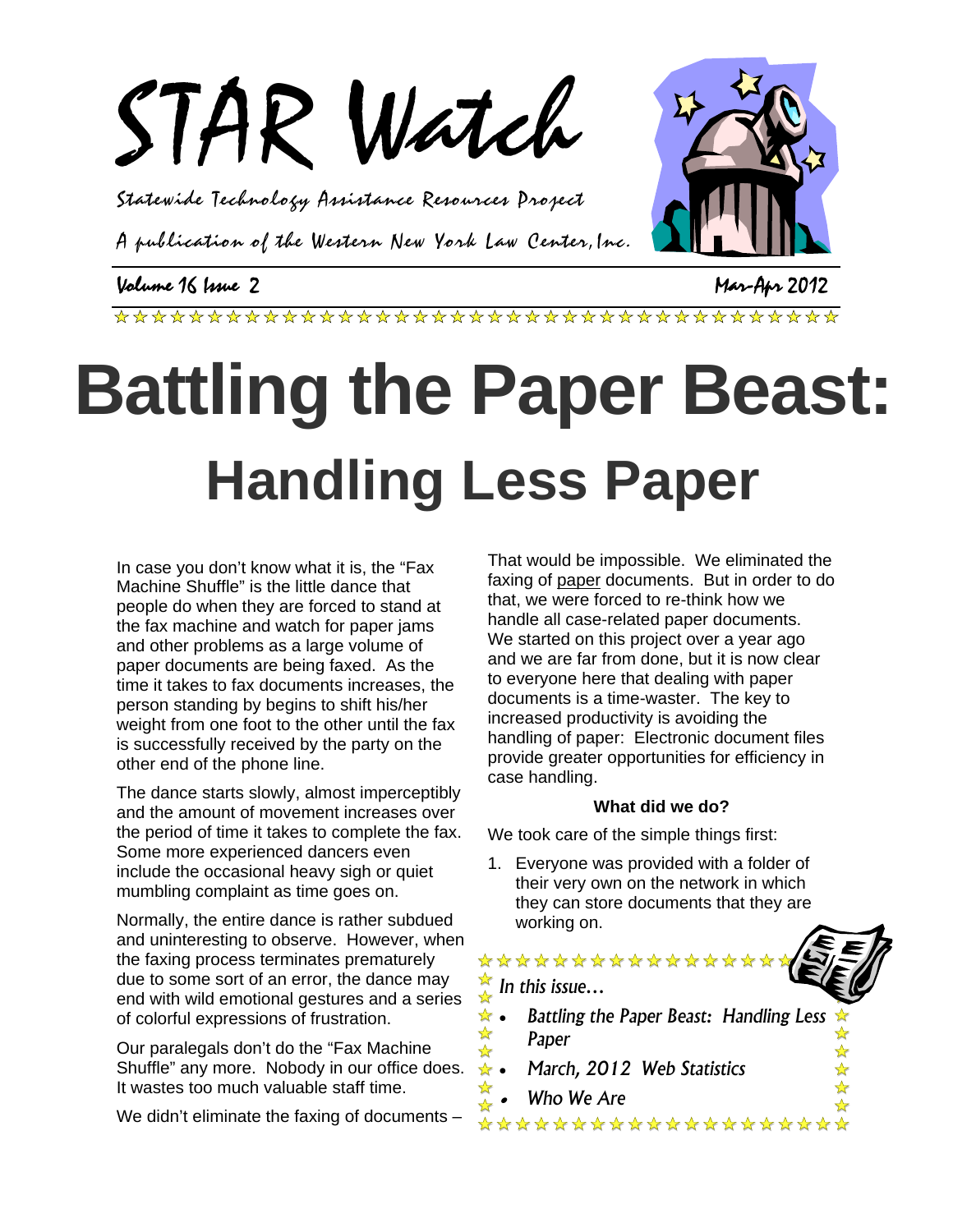- 2. The configurations of all user applications new procedures for handling documents. (Word, Excel, etc.) were changed to store all saved files in the user's folder on the network. Nothing is stored on the user's workstation unless the user takes the extra effort to place it there.
- 3. We created a specific location on the network for all case-related documents and files. Every case has a folder whose name contains the case number and last/ first name of the client. Within that folder are sub-folders. The number/names of subfolders are dependent on the type of case. Each of the practice groups were allowed to formulate their own subfolder structure.
- 4. The network printer/copier/scanner was swapped for a model that had a fax board in it. From that point forward, any document that could be sent to the printer could be faxed.
- 5. We configured the fax functionality to save a copy of the incoming fax as a PDF in a specific folder on the network before printing it out. This eliminated the need to scan the fax to create an electronic file.
- 6. For document scanning, every staff member was given two possible destinations for the output PDF file: The scanner could send the PDF to his/her email address or store the PDF in a folder on the network.
- 7. We provided each paralegal with a copy of Adobe Acrobat Standard. This program is used to create and manipulate PDFs.
- 8. We installed the latest version of TIME Case Management System that can link documents stored on the network to cases in the case management system.

The physical pieces of the puzzle are in place. Now it is time to work through the

#### **New cases**

As part of the intake process, the paralegal assigned to the case is responsible for entering the client's information into the TIME case management system and creating the case folder for the case (#3 above). Any documents provided by the client are scanned in (#6 above) and then moved to the case folder on the network. Through the TIME case management system (#8 above), the scanned documents are linked to the case.

#### **Incoming faxes**

As we stated previously, before printing out, a copy of the incoming fax (in PDF format) is stored in a folder on the network (#5 above) before printing out. Paralegals copy the PDFs to the appropriate subfolder of the case on the network (#3 above). If the incoming fax PDF contains a lot of information, advocates may use Adobe Acrobat (#7 above) to break it into separate files, depending on content. Then, through the TIME case management system (#8 above), link the PDF(s) to the case.

#### **Additional documents**

Paper documents come to our office by several means. Some are delivered by U.S. Mail, UPS, or FedEx. Other times, clients provide us with documents relating to their case. Regardless of how the documents arrived, the procedure is the same. They are immediately scanned into PDF files (#6 above), then stored with the other case information on the network (#3 above). Internally, all documents created by advocates are also stored with the case. The TIME case management system (#8 above) is used to link these documents to the case.

#### **Outgoing paper documents**

There is no avoiding it: Some things must be printed. Since all documents related to a case are physically stored in a known location and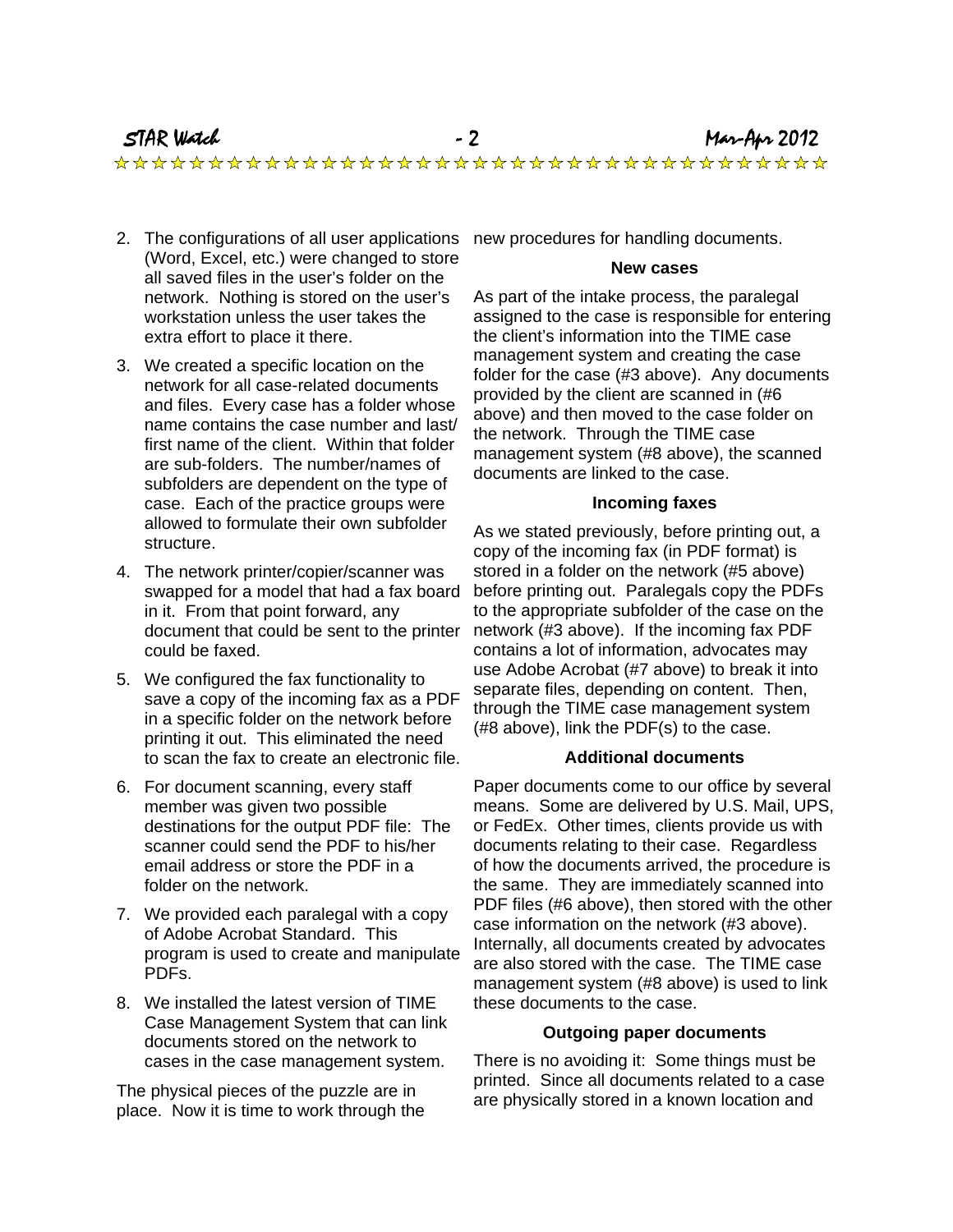STAR Watch - 3 - Mar-Apr 2012

linked to the case through the case management system, they are easily located. We have placed no restrictions on printing.

#### **Outgoing faxes**

As we discussed earlier, every document related to the case is stored in the case folder on the network. Our advocates use Adobe Acrobat to build the file that will be faxed:

- After starting up Adobe Acrobat, the advocate selects **Create PDF > From Multiple Files…** This option allows a user to build a single large PDF from any number of smaller PDF files. The user can control the order that information appears in the PDF.
- We have created small PDFs that we use as cover sheets or dividers that help to make the information in the PDF more understandable by the person(s) receiving it.
- Many institutions that we deal with require that every page must have specific information, usually loan number, on it or they will not

process the information in the fax. With Adobe Acrobat, it is not a problem. If the document to be faxed was paper, the advocate would be forced to write the required information on every piece of paper -- In the location specified (ugh). Now, it is much easier. To put the information on all of the pages of the document, go to **Document > Add Watermark & Background…** Enter the required information once and specify the location on the document where it is to appear. When the PDF is created, Adobe Acrobat will place the information on all of the pages.

• To send the fax, the advocate opens the PDF created in the previous step, selects "Print", then chooses the fax board as the "printer", clicks the "Print" button, then enters the telephone number of the destination fax machine. Since an electronic file is being transmitted, the number of pages transmitted is not limited by the size of the paper hopper (usually about 50 pages). The advocate does not need to monitor the process since there is no possibility of paper jams. Our fax system sends the information to the destination site and

prints a transmission report when the fax job ends. While the fax is being transmitted, the operator is free to perform useful work instead of babysitting the fax machine.

#### **Outgoing emails**

Except for the very last step, creating a document to email is the same as the process for outgoing faxes. At the end of the process, the document created is simply attached to an email. A word of caution, though: While few organizations restrict the size of fax transmis-

sions, most will impose size restrictions on email attachments. If the attachment is greater than 1 Megabyte, check with the receiving party to determine if it exceeds the limits on mailbox to which it is being sent.

#### **Costs and Benefits**

We had a 5-year-old Konica-Minolta c350 that had served us well, but could not be upgraded due to a lack of available parts and, the number of pages printed by the machine exceeded 500,000. It was getting tired. We replaced this machine with a newer, recently off-lease model with a low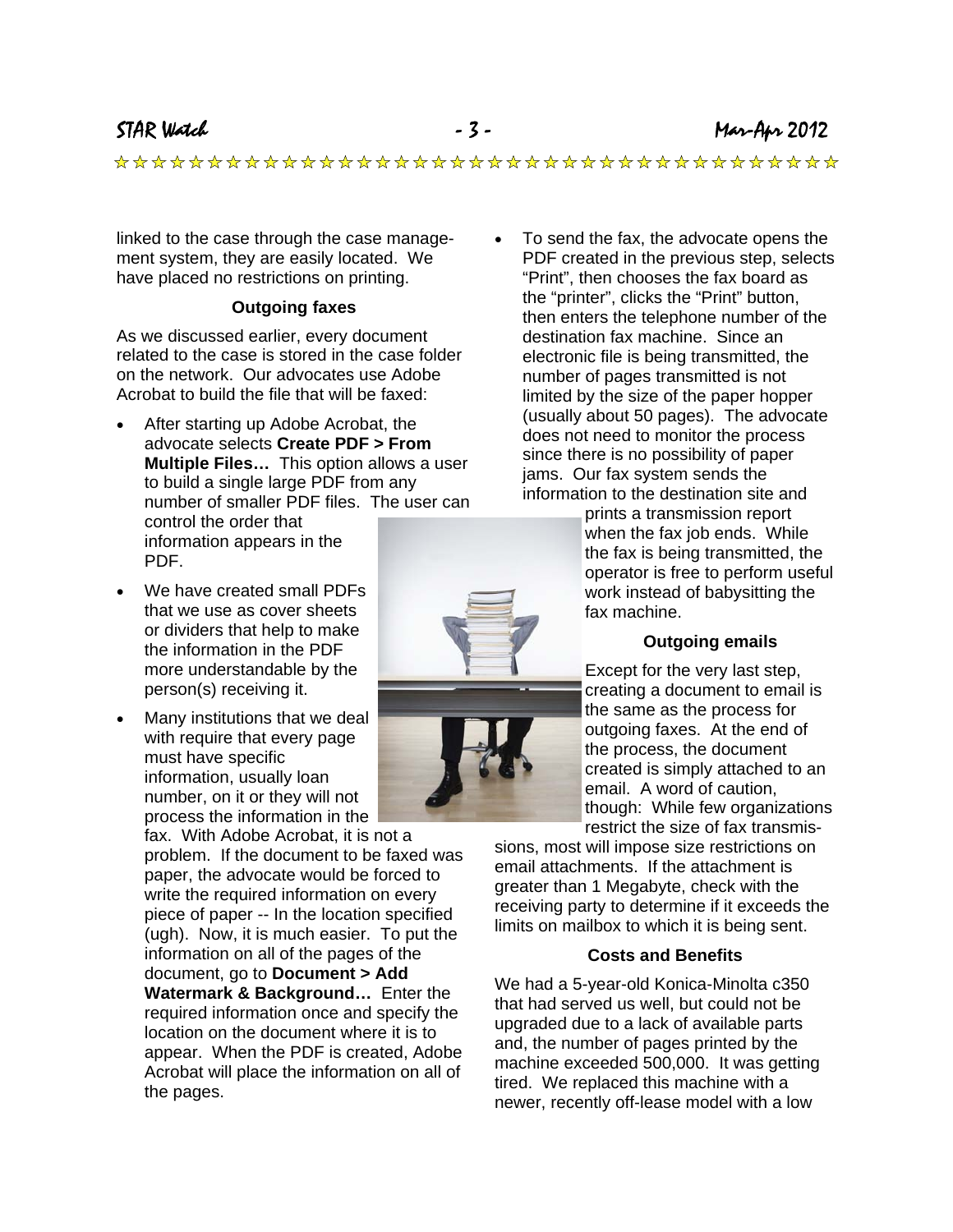page count (less than 15,000), the same speed, same features, same cost of maintenance – and a fax board. The total cost to us was about \$2,500. That was our only cash expense.

With regard to disk space requirements for storing cases, the average amount of space required by a case is 13.5 Megabytes, or approximately 75 cases per Gigabyte of space. If space used by closed cases becomes excessive, the files could be copied to DVDs and then deleted from the network. A single DVD can hold all of the documents for approximately 350 cases. If the case needs to be reopened, the files could be copied back to the network.

After installing the new printer driver and fax board driver on the advocates' workstations, we disconnected the old fax machine and stored it away. Every staff member was now able to fax existing documents without leaving his/her desk. If the machine was busy handling another fax, it would store the current fax until the telephone line used by the fax became available. It may only take

a minute or two to walk to/from the fax machine, but it all adds up. If an advocate needed to fax multiple documents, the nonproductive time added up.

We do a lot of foreclosure prevention work and that involves the preparation of loan modification requests. The documentation required by the loan servicers is detailed and lengthy. It is not unusual for the documentation package submitted to exceed 100 pages. Previously, when these documentation packages were being assembled and faxed, it would take approximately three hours of a paralegal's time to complete the process of

(1) Locating the physical case folder (2) Pulling the required documents from the case folder (3) Assembling the documents into some reasonable order (4) Writing the loan number and mortgagee name to every page of paper. How hard can it be to write 8 –10 (or more) digits on a piece of paper? On one page of paper, it doesn't take long at all. But if there are 75, 100, or more pages, it takes a while – not counting time-outs for hand cramps. (5) Babysitting the fax machine as it sent those pages one-by-one.

Now, the steps in the process have either been eliminated or the time required has



been virtually eliminated because (1) It is not necessary to have the physical case folder. Every document is stored in electronic form on the network and retrievable through our case management system. (2) The arrangement of folders/files on the network and the list of documents in TIME case management system makes it easy to find everything required. (3) Adobe Acrobat makes it simple to assemble multiple files/documents into a single submission package.

(4) Adobe Acrobat places the loan servicerrequired information on every page through use of the "watermark" feature. (5) By faxing the single electronic file, there are no pages to jam or "piggyback", negating the need to stand at the fax machine while it is transmitting. So, what are the savings?

Under the previous system, it would take an advocate about three hours to prepare and send out a loan modification application. Now, the whole process, start to finish can be completed in one hour -- or less.

Given that our paralegals were usually submitting 4 loan application packages per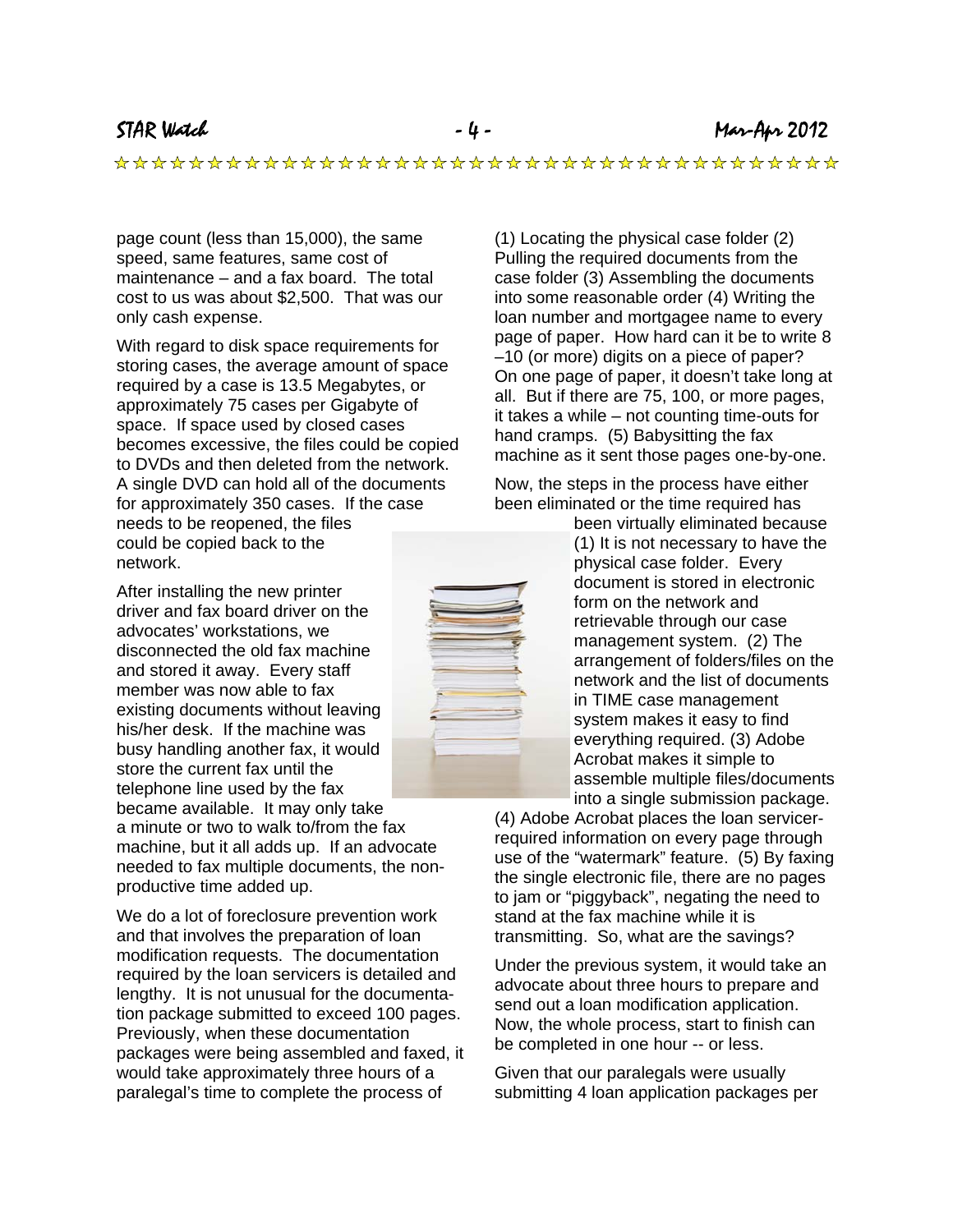week, the time savings per week is 8 hours. That is 8 hours available to perform additional tasks. It is like getting an extra day's work out of every paralegal.

We have also been able to reduce the storage and handling of closed cases. All of the documents found in the physical case file exist in electronic form on the network. When the documents in the physical case file are reviewed at closing, we only retain the documents containing original signatures. The rest of the documents are either returned to the client or placed with other documents to be shredded. The physical documents to be retained fit easily in a single manila folder. Because of the reduction in the size of files to be stored, we are able to fit approximately 400 closed files into a single "Banker Box". Our space requirements for storage of closed case files has plummeted. And there was another unexpected benefit.

Since our cases end up with hundreds of pages of documents, we use 5-inch expandable file pockets to store all of the paper. Within the expandable file pocket, the documents are housed in separate 1/3 cut folders. In the past, the file pocket and the 1/3 cut folders went into storage for 3, 5, 7, or 10 years. When the destroy date was reached, everything was shredded because it was too big a task to cull out the expandable pockets and 1/3 cut folders. Now, it is different.

The expandable pockets and 1/3 cut folders are saved for re-use. The cost savings has been significant: At \$5 - \$6 per expandable pocket and \$1 - \$2 for the file folders, we have recovered \$3,000 to \$4,000 in office supplies for reuse.

And finally, as cases are shifted from one attorney to another to balance caseloads, the new attorney does not waste time

guessing about where specific documents are located. The rules for document storage within a practice group are known and understood by everyone in the group.

**- - -** 

It all started a little over a year ago with a complaint about time being wasted when documents were being faxed. From that incident, with the enthusiastic cooperation of our lawyers and paralegals, we have been able to increase our case handling efficiency by finding ways to reduce or eliminate nonproductive tasks involving paper documents.

Are we done yet? Hardly. We would like to reduce the amount of paper that is still printed. The good news is our paper usage has definitely not gone up, but to date, there has been no significant reduction in printed pages. We have not pushed the issue of printing fewer documents since it was felt that staff needs time to adjust their thinking from "document = paper" to "document = electronic file". We are just about there.

On the other hand, we have reduced the time used by staff to handle paper. Based on our calculations, if each of our staff members could save one hour of his/her time per month, the value of the personnel time savings would be worth more than the total cost of paper and printing for that period. We have already exceeded that goal.